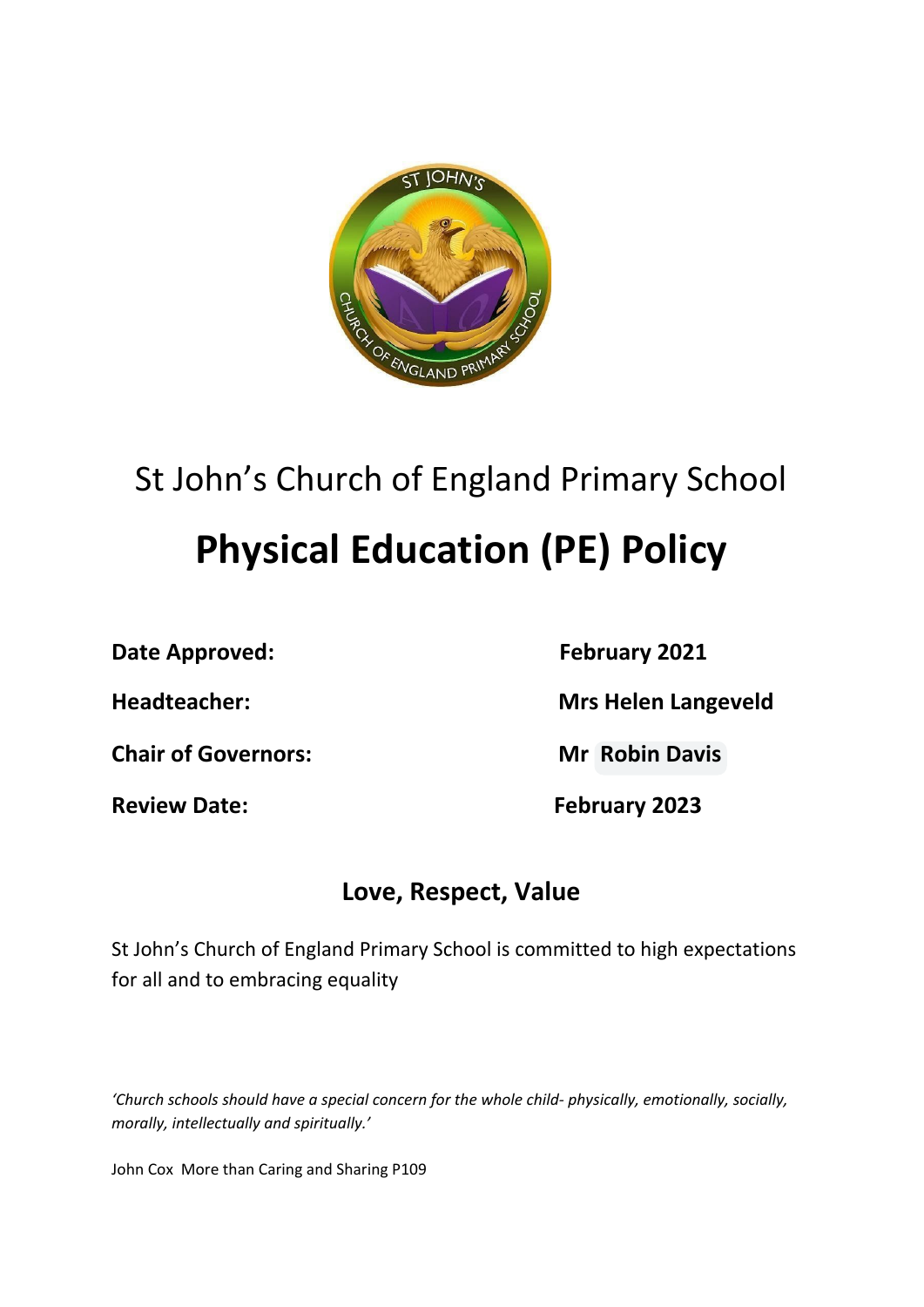#### **PE Policy**

At St John's we aim to provide a high-quality physical education curriculum that inspires all pupils to succeed and excel in both competitive and non-competitive sport. We strive for our pupils to become physically confident in the skills needed for them to participate in a wide range of sporting activities across and beyond the curriculum. These opportunities include curriculum PE lessons, extra-curricular clubs, inter and intra sports competitions and through the local Schools Sports Partnership which enables access to events, expertise and sports professionals.

We endeavour to ensure that our pupils leave with an understanding and passion to lead full, healthy and active lives.

#### **Purpose and Aims:**

#### Aims taken from **The National Curriculum for Physical Education 2014**

A high-quality physical education curriculum inspires all pupils to succeed and excel in competitive sport and other physically-demanding activities. It should provide opportunities for pupils to become physically confident in a way which supports their health and fitness. Opportunities to compete in sport and other activities build character and help to embed values such as fairness and respect.

The National Curriculum for physical education aims to ensure that all pupils:

- Develop competence to excel in a broad range of physical activities
- Are physically active for sustained periods of time
- Engage in competitive sports and activities
- Lead healthy, active lives.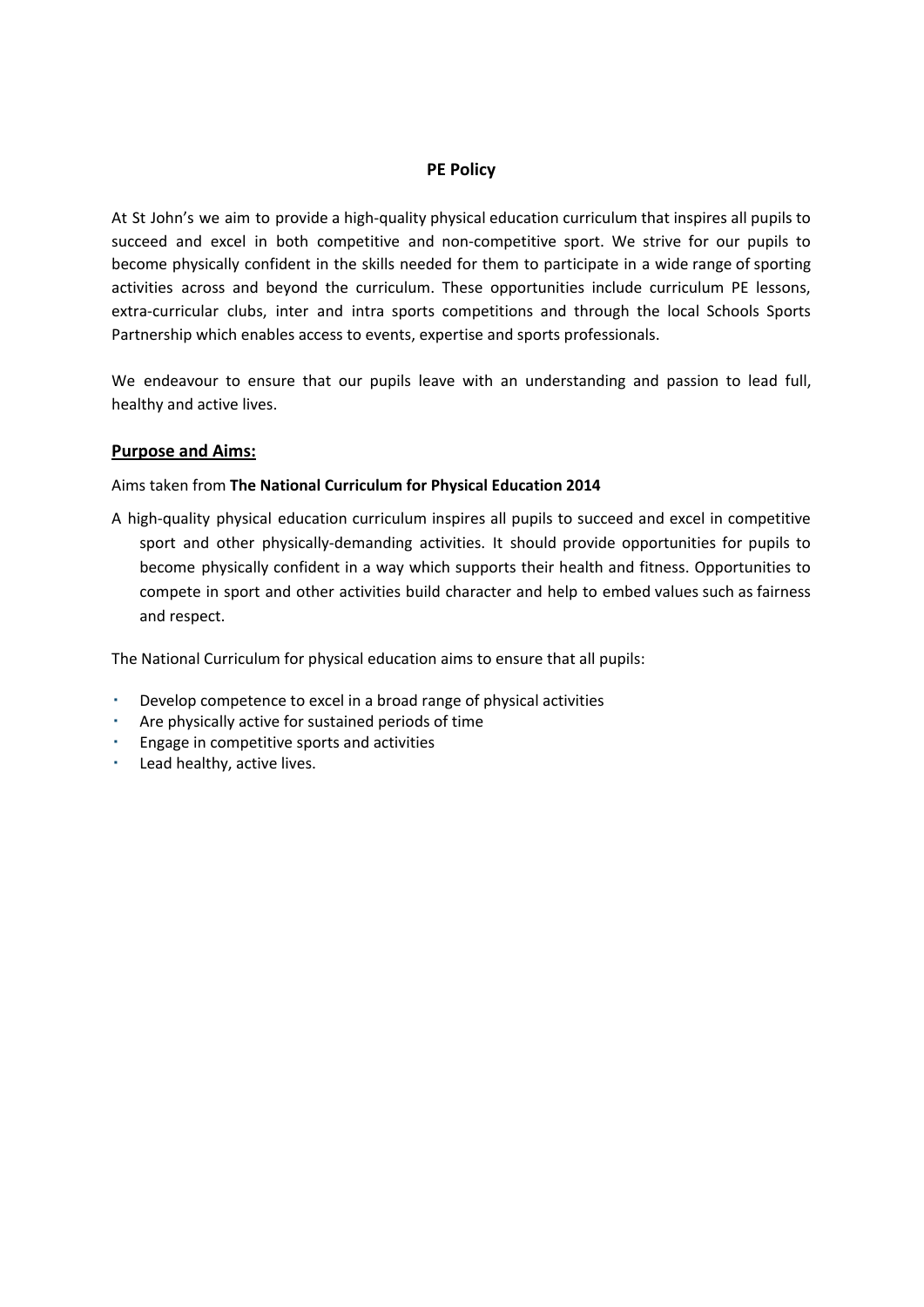

#### **Curriculum Overview:**

#### **EYFS**

Physical Education in the EYFS is taught through the strand of Physical Development. Children have the opportunity to develop physical skills through accessing a range of equipment in the indoor and outdoor area. Children in Reception hone these skills through discreet PE lessons of dance, gym and games.

 $\ddot{}$ 

 $+$ 

 $\ddot{}$ 

 $^{+}$ 

#### **Key Stage One**

 $+$ 

 $^{+}$ 

In Key Stage one the children build on their natural enthusiasm for movement by developing fundamental movement skills. Over time, they become increasingly competent and confident, accessing a broad range of opportunities to extend their agility, balance and coordination, individually and with others. Children will have opportunities to engage in competitive (both against self and against others) and co-operative physical activities, in a range of increasingly challenging situations. Teaching will enable children to master basic movements including running, jumping,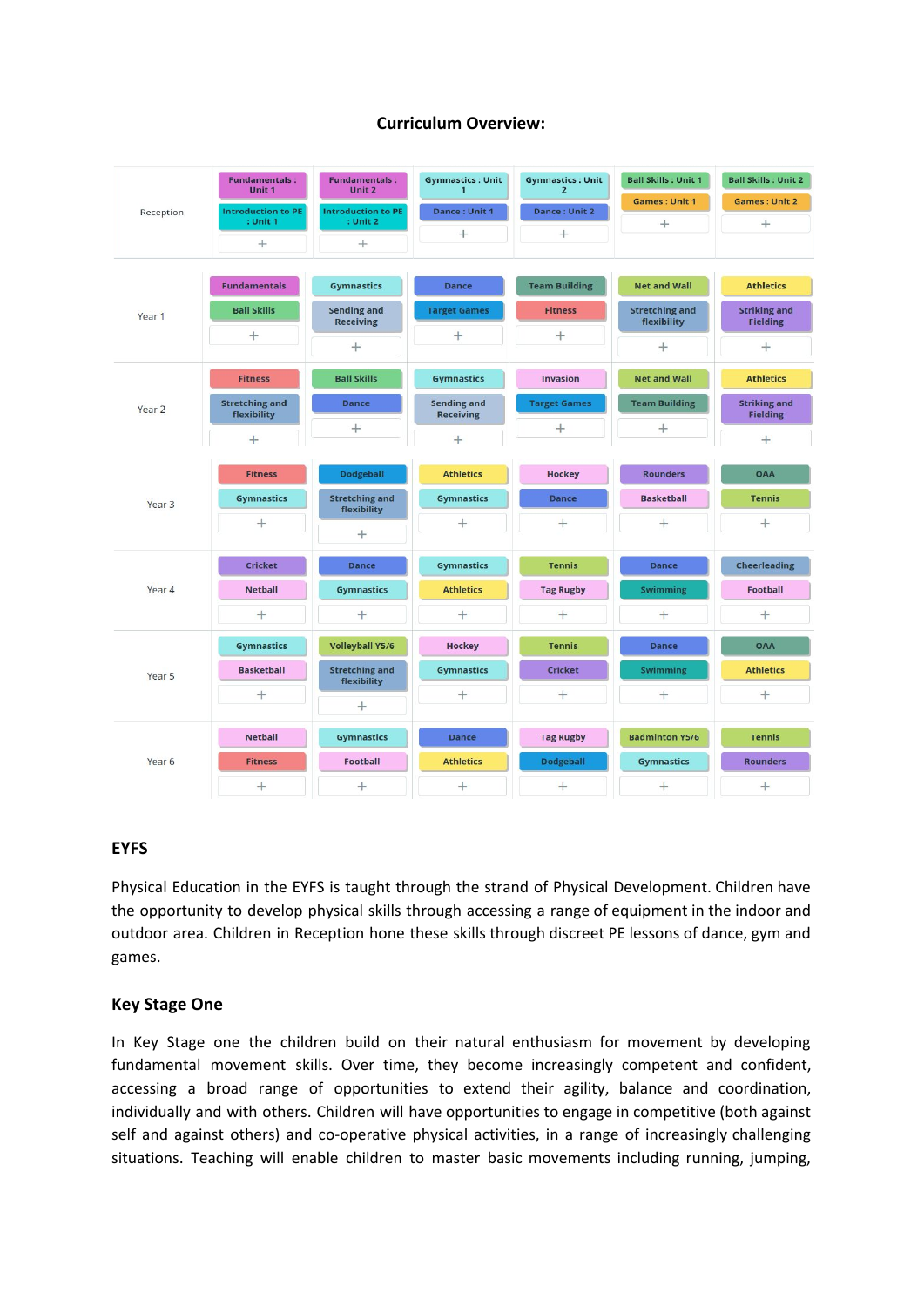throwing and catching, as well as developing balance, agility and co-ordination, and begin to apply these in a range of activities.

In Dance they create movement, showing changes of rhythm, speed, level and direction. They express ideas and feelings through these movement phrases. In Games the children play simple competitive striking/fielding and invasion type games whilst learning how to control and select and use the appropriate equipment. During Gymnastics the children use both floor and apparatus to develop skills of balancing, travelling, taking off and landing, turning and rolling. They create sequences that incorporate these skills showing contrasts in direction, level and speed.

#### **Key Stage Two**

In Key Stage two children build on their KS1 experience by learning new skills and using them in different ways. They collaborate and compete with each other and learn to evaluate and recognise their own success. In Gymnastics, the children will develop a broader range of movement skills such as flexibility, strength, control, balance and technique throughout sequences of movement. Dance lessons will develop movement skills, flexibility, control and technique whilst performing dances using a range of movement. Throughout all disciplines, children will be encouraged to compare their performances with previous ones, evaluating and demonstrating improvement to achieve their personal best. The Games curriculum will see children continuing to apply and develop a broader range of skills: running, jumping, throwing and catching in isolation and in combination. They will apply basic principles suitable for attacking and defending. They will play competitive games and enjoy communicating, collaborating and competing with each other and within a team. They will learn how to evaluate and recognise their own success.

The range of activities is then extended to include swimming, athletics and outdoor adventurous activities and 'stretching and flexibility'. Swimming lessons will aim to enable children to swim on their front and back and to learn about personal survival skills. Children are challenged to improve style, speed and stamina in order to meet the Government target and swim at least 25m unaided. In Athletics, they take part in power, speed and stamina building activities by using running, jumping and throwing skills. Outdoor Adventurous Activities (OAA) involve children working in teams to overcome challenges using orienteering and problem-solving skills. Children across both Key Stages take part in intra and inter – school competitions throughout the year.

#### **St John's will:**

- $\triangleright$  Follow a broad and balanced PE curriculum fulfilling the demands of the National Curriculum.
- $\triangleright$  Aim to develop the fitness of the individual by ensuring a good pace in lessons and incorporating fitness activities into physical education lessons as appropriate.
- $\triangleright$  Integrate, where possible, into other curriculum area (e.g. use of athletics data in ICT).
- $\triangleright$  Develop programmes that meet the needs of all the children, providing equal opportunities.
- $\triangleright$  Involve the community where possible e.g. Sports Day, clubs, inter-school competitions, outside coaching professionals and resources.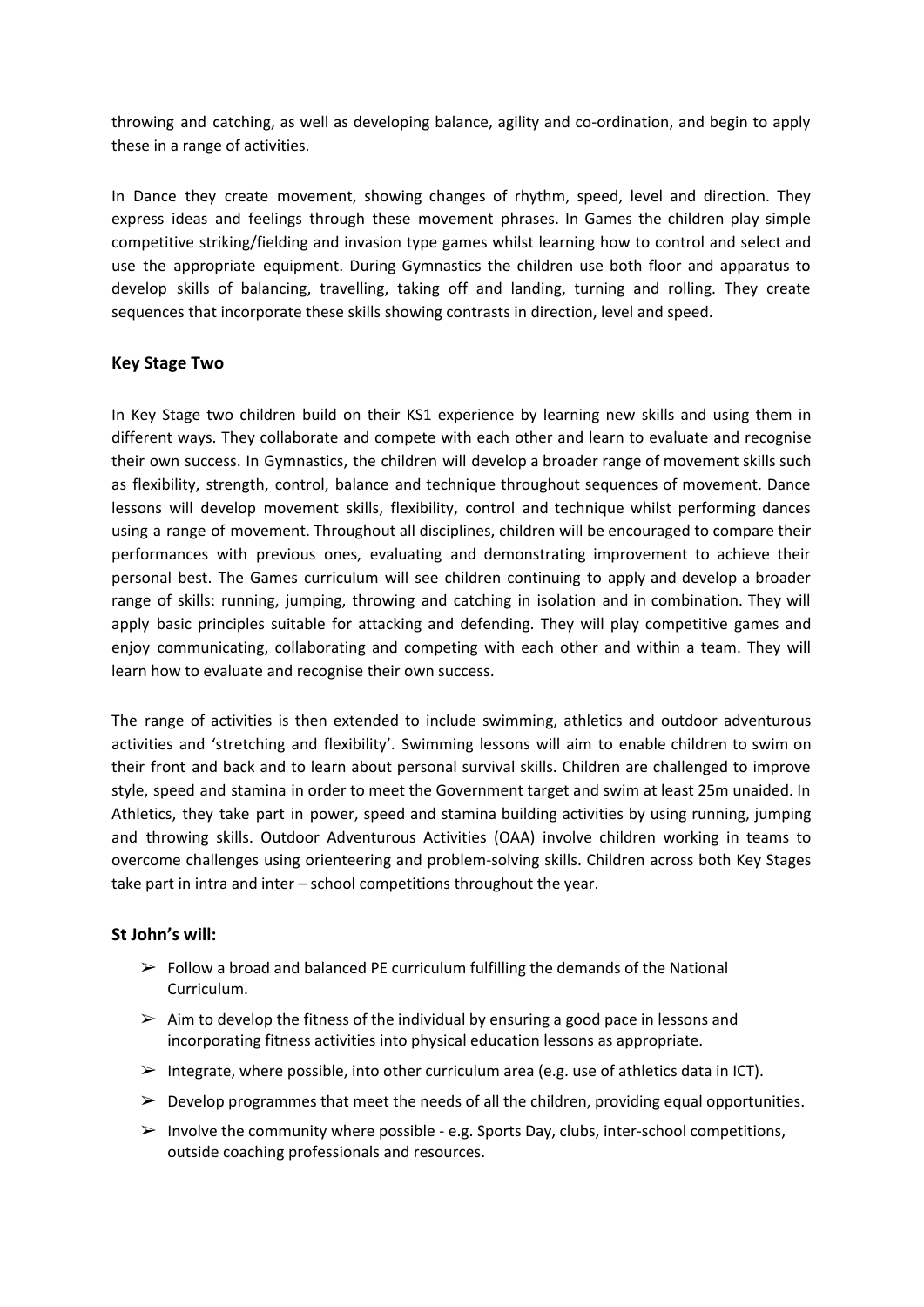- $\triangleright$  Ensure children wear a designated P.E. kit for all lessons.
- $\triangleright$  Make allowances for children with disabilities and medical conditions, taking into account children with special needs, through modified classroom programmes.
- $\triangleright$  Provide enjoyable experiences, where positive attitudes of sensitivity, co-operation, competition and tolerance may develop.
- $\triangleright$  Spend and allocate sports funding to help contribute and develop to providing a broad and balanced PE curriculum.
- $\triangleright$  By the end of KS2: Aim to ensure every child moving on to secondary school can swim 25m and has basic water skills.
- $\triangleright$  By the end of KS2: Ensure every child has to opportunity to represent St John's in a sports fixture by the end of KS2.

#### **Time Allocation**

The Government recommends all children should have 2 hours of PE lessons per week in curriculum time, alongside the offer of additional time through clubs and extra-curricular activities on the school site. Each class is timetabled 2 sessions in which they have priority of access over hall or playground. Teachers may choose to do PE work beyond the 2 hours but should ensure the hall or playground are not in use by another class. Children taking part in competitions and festivals may exceed this amount of time within a given week.

#### **PE Lessons**

Individual lesson plans may be taken directly from available resources (e.g. Cambridge PE Folders) and adapted to suit the class. If the class teacher is confident he/she may choose to plan the lessons in their entirety. This is, in many ways, preferable, but teachers should ensure they plan to the weekly learning intentions of the unit of work. This will ensure logical progression throughout the unit of work and means skills will not be taught in isolation and there is a clear end objective. This objective may be realised explicitly in the final lesson. For example, with a performance in Dance, or a full (age appropriate) rules tournament in Games.

#### **Basic Lesson Plan**

- 1. Warm up 3 to 5 mins gentle exercise and stretching.
- 2. Introduction (or Revision) individual or pair work.
- 3. Development more challenging tasks in small groups, designed to develop or teach a new skill.
- 4. Conclusion/ Application transfer of skills learnt to final activity e.g. playing small sided games or performing a sequence in Gymnastics.

#### **Further Points to Consider**

- $\triangleright$  Insist on correct and safe PE kit see section on Health and Safety.
- $\triangleright$  Use both teacher and pupil demonstrations rather than verbal explanation wherever possible - make an effort to vary the children chosen.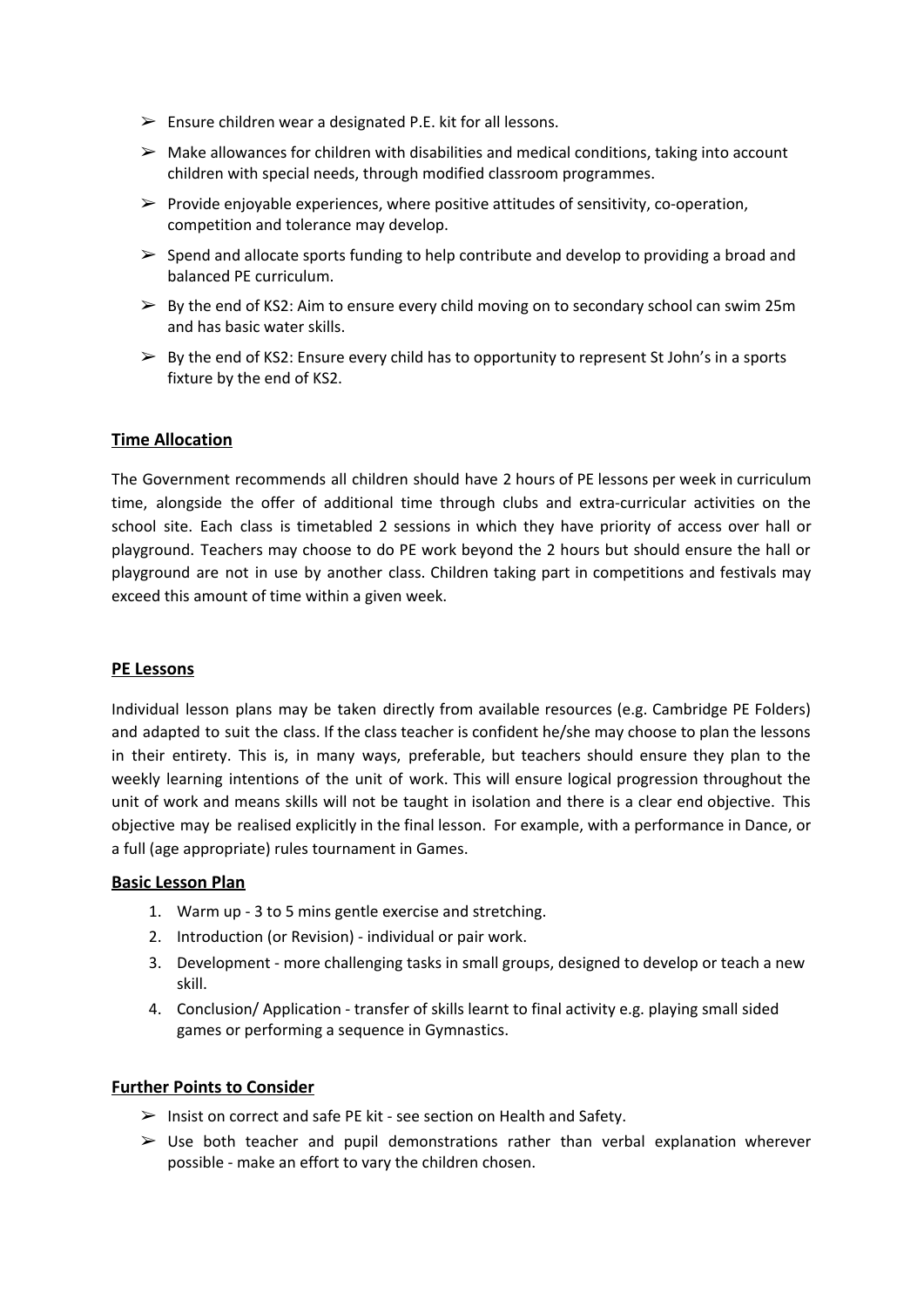- $\triangleright$  Implement an inclusive approach reflecting gender equality and equity for all- in general insist on mixed groups and sometimes mixed pairs.
- $\triangleright$  Select a mixture of competitive and non-competitive activities.
- $\triangleright$  Encourage honest competition and the idea of doing one's best work towards children refereeing their own games.
- $\triangleright$  Choose suitable equipment for the age and ability of the pupils e.g. in rounders progressing from: throwing the ball, to using wide tennis bats, to using rounders bats.
- $\triangleright$  Count equipment in and out providing maths opportunities for pupils, where possible.
- $\triangleright$  Question pupils and encourage the class to develop an awareness and understanding of how to use the skills they have learned appropriately - eg when to use a bounce pass in netball rather than an overhead pass.
- $\triangleright$  Encourage independence by ensuring pupils have opportunities to express and develop their own ideas. For example, children creating their own games with their own rules and scoring system.
- $\triangleright$  Ensure children are always demonstrating the St John's values and ethos during PE lessons, showing good sportsmanship. Dangerous play in sport, due to bad luck or frustration, can lead to unnecessary risk and therefore it is vital that children understand the importance of showing these values and how this affects the safety of themselves and others.

#### **How is PE teaching monitored?**

PE will be monitored once each year - primarily by lesson observations, but also by looking at planning, work scrutiny and talking to children.

#### **HEALTH AND SAFETY**

#### **PE KIT**

In KS1, children wear the school PE kits (green T-shirt, black shorts or tracksuit bottoms). Children should be encouraged to bring trainers for outdoor games. Indoors, children should take part in bare feet.

#### **KS2**

Children wear the school PE kit. For outdoor activities, children wear trainers and clothing appropriate to the activity. For Dance and Gymnastics indoors, children will have bare feet.

**Swimming:** Dark, plain swimming costumes (not bikinis or underwear). Dark, plain swimming trunks (not boardshorts or shorts).

#### **General Points**

 $\triangleright$  Teachers, if participating, should also wear appropriate clothing to model good practice as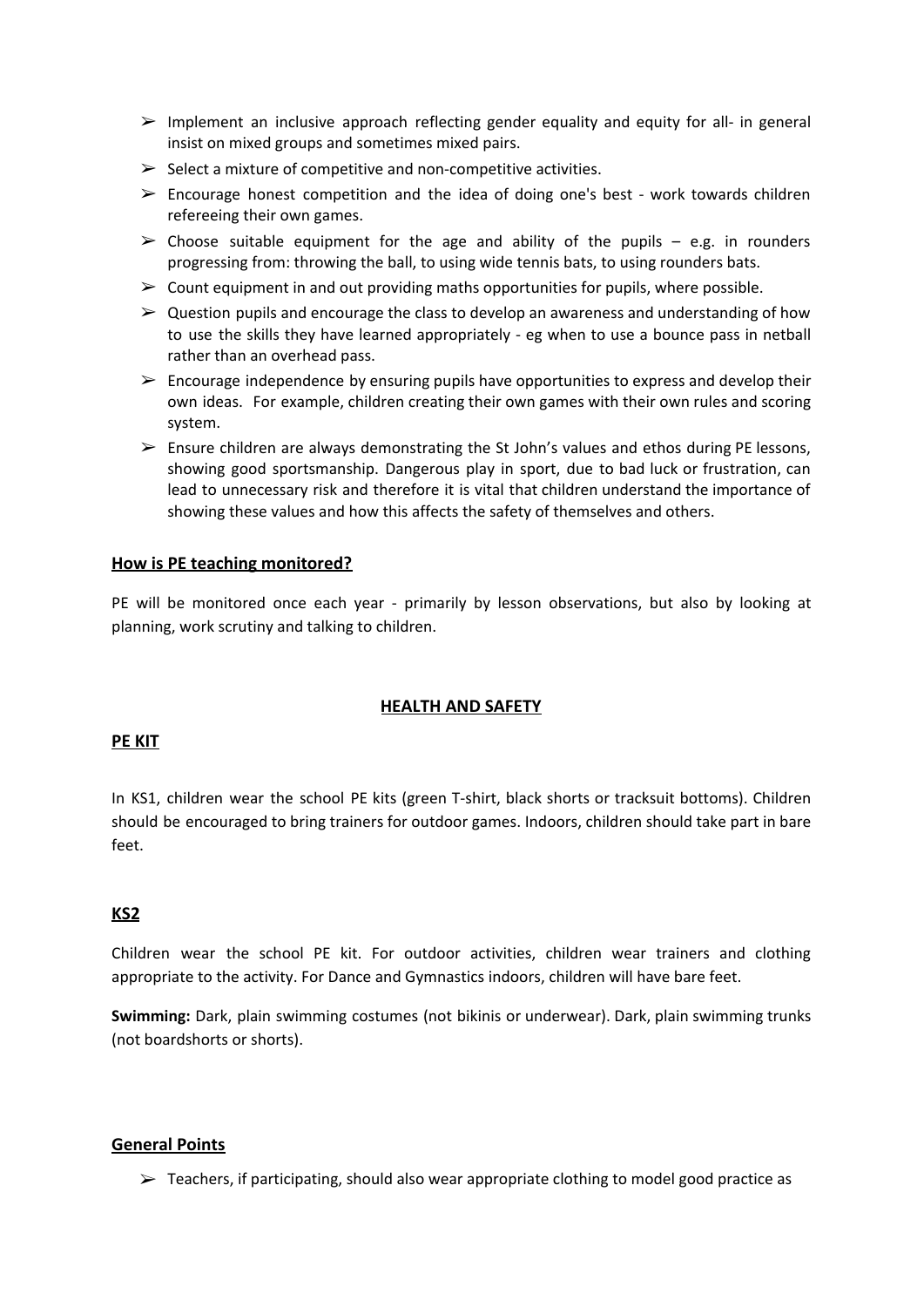well as hygiene.

- $\triangleright$  Jewellery and watches must be removed (loose religious items may be taped down). Any earrings that cannot be removed must be taped. If a child has a watch (or other permitted jewellery), a box will be provided where items can be kept safely.
- $\triangleright$  All long hair must be tied back.
- $\triangleright$  Children who wear tights with their school uniform need to bring a change of socks to wear for their PE lesson.
- $\triangleright$  Children should bring a note if they are unable to participate through illness or injury. Staff should be vigilant if a pattern of non-participation is established for a variety of reasons (including child protection issues).
- $\triangleright$  Children not going swimming through illness or injury, or at the teachers discretion should go to another class.
- $\triangleright$  In all other PE lessons children not participating should remain with their class: helping in the lesson or doing PE related work.

#### **Children Without Kit**

At the beginning of the academic year parents will be informed of the PE kit requirements and they will have the opportunity to discuss any serious reservations with the Headteacher or PE co-ordinator. A child who has forgotten their kit should first be reminded by the teacher.If this persists, the class teacher will speak to parents to resolve the issue. Children are to take responsibility to organise their own kit and sharing/borrowing will not be permitted.

#### **ACCIDENTS**

For minor injuries (bruises and bumps) children should be encouraged to continue where possible but sit and watch if necessary. Class First Aid rucksacks are to be available at all PE sessions and for trained first aider to administer basic First Aid.

For serious accidents (head injuries, serious cuts or suspected fractures) the teacher should stay with the child and send a responsible child to inform the school office with the Red Emergency Card. After the incident the teacher must complete an accident report form which is available in the office.

If a child for a medical reason is unable to participate physically they will be a supportive peer and observe and give feedback as appropriate.

#### **MEDICAL CONDITIONS**

It is the responsibility of the teacher to take note of any medical conditions of individual children in their class (such as asthma, diabetes or epilepsy) so they can participate safely and as fully as possible. It should be noted that cold dry weather will exacerbate breathing problems for asthmatics and they should have their inhalers at hand if necessary.

#### **TRANSPORT TO SPORTING EVENTS**

In cases of whole class activities and events, the school will organise coach travel when appropriate.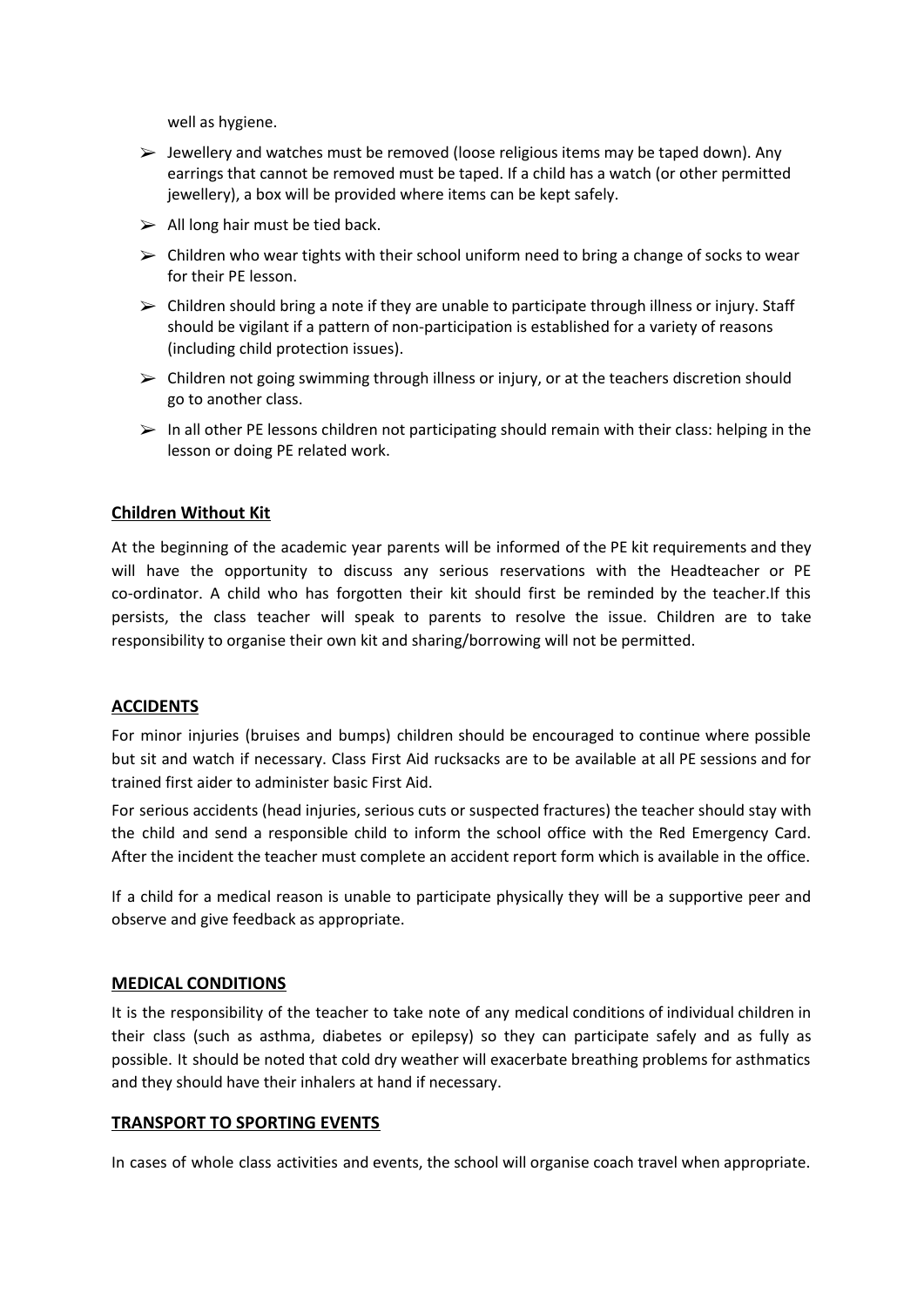If the event does not warrant the cost of coach hire (ie a small group event or after-school match), parents must take responsibility for organising their child's lift to and from any sporting events off-site. If they are unable to transport their own child then they must take responsibility for organising their child's transportation with another parent. The school will willingly pass on contact details of parents who have spare spaces; however they do not take any responsibility for the children in that car and all lifts must be arranged privately between parents/carers.

#### **OTHER ISSUES**

Wet weather and fallen leaves can cause surfaces to become too dangerous for PE lessons. It is the responsibility of each individual teacher to check the surface before they begin their lesson, and make a judgement about its safety. This ongoing risk assessment and expectation must be explained to all staff. In extreme wet weather the rooftop playground may become unusable or the playground may become too slippery. If this is the case then PE lessons will take place indoors.

Sports events taking place off-site, e.g. matches or festivals, must be separately risk assessed in accordance with the school's policy. This must be completed by the relevant class teacher.

The regular swimming sessions have been risk assessed which all staff should be aware of and should be given to supply teachers taking classes swimming. The premises have been risk assessed by the site manager. The large mounted apparatus in the hall is safety checked annually by a specialist company.

### **EQUIPMENT AND RESOURCES**

#### **SAFETY**

Small equipment is checked by the subject leader on an ongoing basis. If any defect is found in any of the PE equipment this must be reported immediately to the PE co-ordinator and taken out of use. Children should be made aware of safe handling of the PE equipment and should be taught the established method of carrying Gymnastics apparatus (to ensure consistency throughout the school). Training for staff is carried out annually (by PE Co-ordinator) and large hall equipment is checked according to our Health and Safety policy. annually.

#### **INCLUSION**

At St John's, Inclusion in Physical Education means that all children have access to and are given confidence in all activity areas, regardless of race, gender and ability. We aim to create an environment in which all children learn to respect and value each other and each other's interests. This can be achieved by employing the following strategies:

 $\triangleright$  Mixing groups in terms of gender and ability.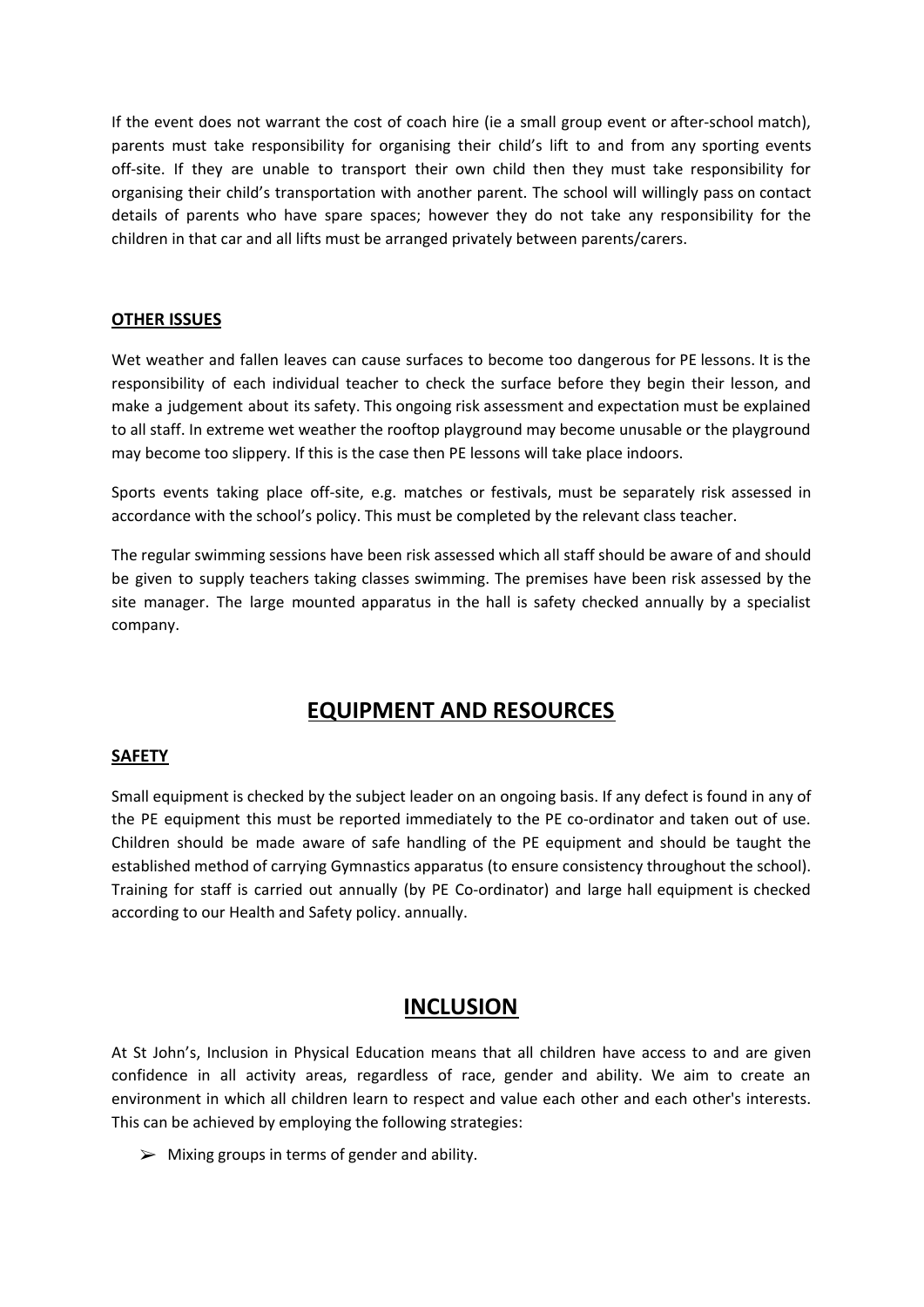- $\triangleright$  Structuring activities so all are fully involved. For instance, a team cannot score in a benchball game until all the team has touched the ball.
- $\triangleright$  Giving all the children an opportunity to share their work. For instance, allowing time at the end of a gymnastics lesson for the whole class to perform their sequences.
- $\triangleright$  Considering the needs of children with physical or learning difficulties and taking the necessary steps (by enlisting extra help, adapting equipment or differentiating tasks) to ensure they have equal access to the curriculum.
- $\triangleright$  Considering ways in which to support EAL children. For instance, simplifying language, using other children to translate, or demonstrating rather than speaking.
- $\triangleright$  Recognising the dangers of stereotyping. For example, expecting dynamic work from boys in gymnastics and neat and controlled work from girls.
- $\triangleright$  Recognising the need to extend more able pupils and, if necessary, referring them to the subject leader. They may then be further extended.

## **RECORDING AND ASSESSMENT**

The PE Curriculum Framework will serve as a record of the broad topics covered (units of work) in each activity area for subsequent teachers to refer to in line with overall school policy.

During swimming lessons distances achieved and National Swim Awards passed should be noted and the PE coordinator informed - certificates will then be presented in assembly.

#### **EXTRA-CURRICULAR SPORT**

St John's is fully committed to providing extra-curricular sporting opportunities. These will include:

- $\triangleright$  Clubs (lunch-time and after-school) available to all age groups and in a range of activities.
- ➢ Competition against other primary schools in a wide range of sports through the Queens' Schools Sports Partnership.
- $\triangleright$  Friendly matches against other schools/groups.
- ➢ When children are being chosen for school teams several factors will be taken into account. Children must demonstrate a commitment to regularly attending training sessions; they must also demonstrate the school values during their training and lesson time e.g. showing good team-work skills. After this has been taken into account, the eldest children will be given priority for the school teams.

#### **LINKS WITH OTHER AGENCIES**

These include:

- $\triangleright$  Participation in local sports competitions with other primary schools.
- $\triangleright$  Visits and liaison with outdoor education centres and agencies.
- ➢ Involvement with Queens' School Sports Partnership.
- ➢ Liaising with the local School Sport Co-ordinator.

#### **STAFF TRAINING**

➢ All staff will be encouraged to attend courses and review resources.